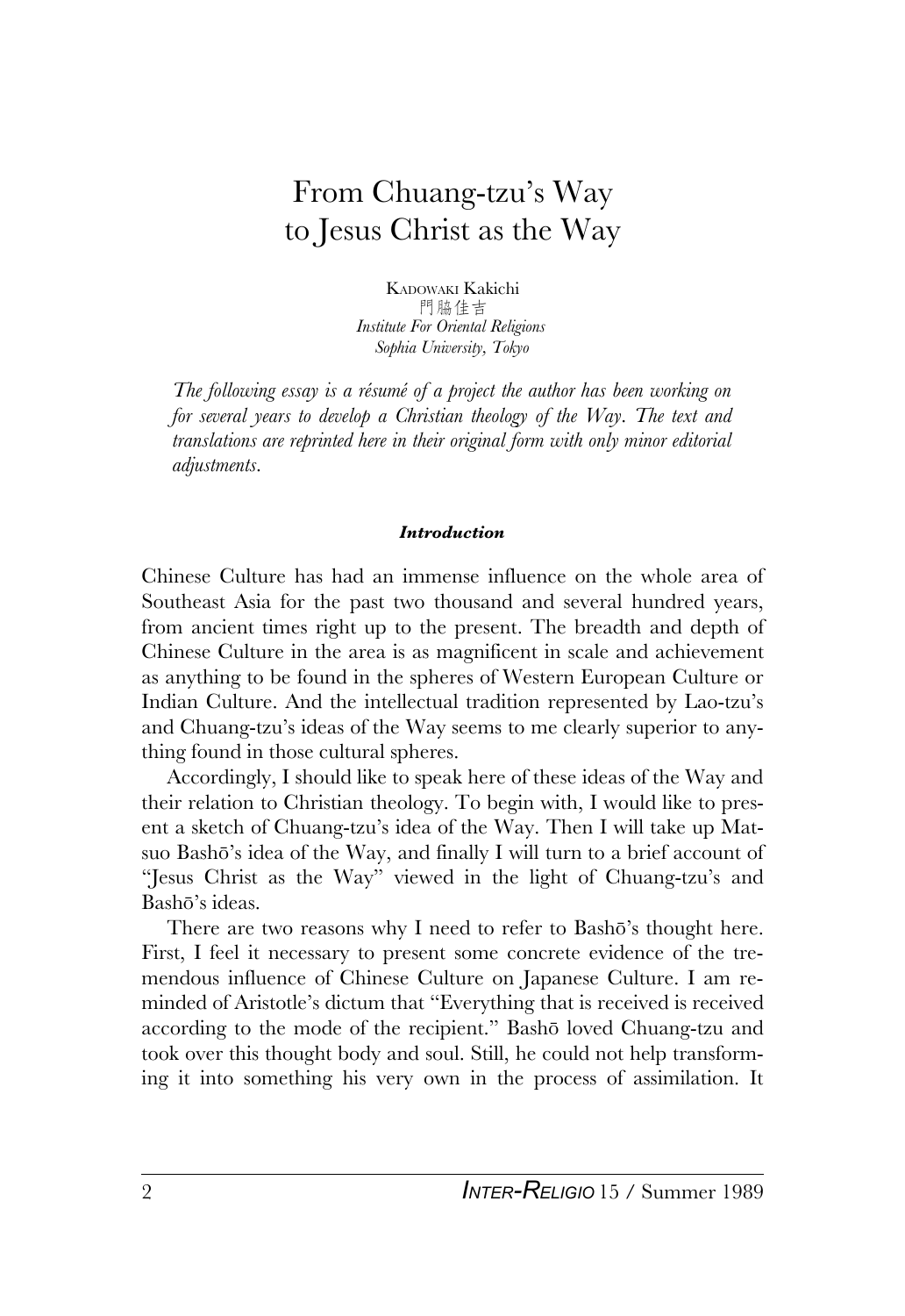is interesting to note that Bashõ's thought, based on his appropriation of Chuang-tzu's thought, is closer in content to the idea of "Jesus Christ as the Way" than it is the original thought of Chuang-tzu. This leads me to conclude that Bashõ may serve as the best guide for our journey "from Chuang-tzu's Way to Jesus Christ as the Way." This is the second reason I have chosen to allude to Bashõ's thought here.

My final goal in all of this is to follow the example set by Thomas Aquinas, who was the first to succeed in establishing a grand "system of theology" by introducing into Christianity the philosophical frameworks of Platonism and Aristotelianism. Just as Thomas formulated his theology in terms of Greek philosophy, I would like to set up a "Theology of the Way" by shedding new light on "Jesus Christ as the Way" with the help of frameworks borrowed from Eastern ideas of the Way. I have been writing a series of articles on "An Introduction to a Theology of the Way" for the Japanese Catholic monthly *Century* for the past three years, and now feel that I am well on the way in my project. Here it is not possible to summarize the whole of my progress to date. Rather, I would like to concentrate on the first section, which tries to explain how Chuang-tzu's and Bashõ's powerful way of communicating their ideas of the Way can serve to illuminate our belief in Jesus Christ as the Way.

If I may anticipate the conclusion of the theology of the Way, I would note here the interesting fact that there seems to be something Christian about Bashõ's assimilation of Chuang-tzu's thought of the Way when viewed in terms of the vertical "working" of Jesus Christ as the Way. At the same time, Jesus Christ as the Way is seen to be both creator of all things, and a fundamental force setting history in motion as well as an inner moving power and ultimate goal leading all "human beings as wayfarers" to salvation. If Bashõ's transformation of Chuang-tzu's idea of the Way in fact conforms to the Christian idea, we then have a basis for seeing Jesus Christ as the Way intrinsically at work in "Bashõ as wayfarer" and thus for discerning something Christian in his thought.

### *Chuang-tzu's Idea of the Tao*

In line with the chapter entitled "The Equality of All Things" 斉物論篇 we may summarize the thought of Chuang-tzu  $\#$   $\neq$  as follows:

1. All things between Heaven and Earth are the dynamic embodiments of the truth of being called the Way  $\ddot{\mathfrak{g}}$ . Therefore, if we act in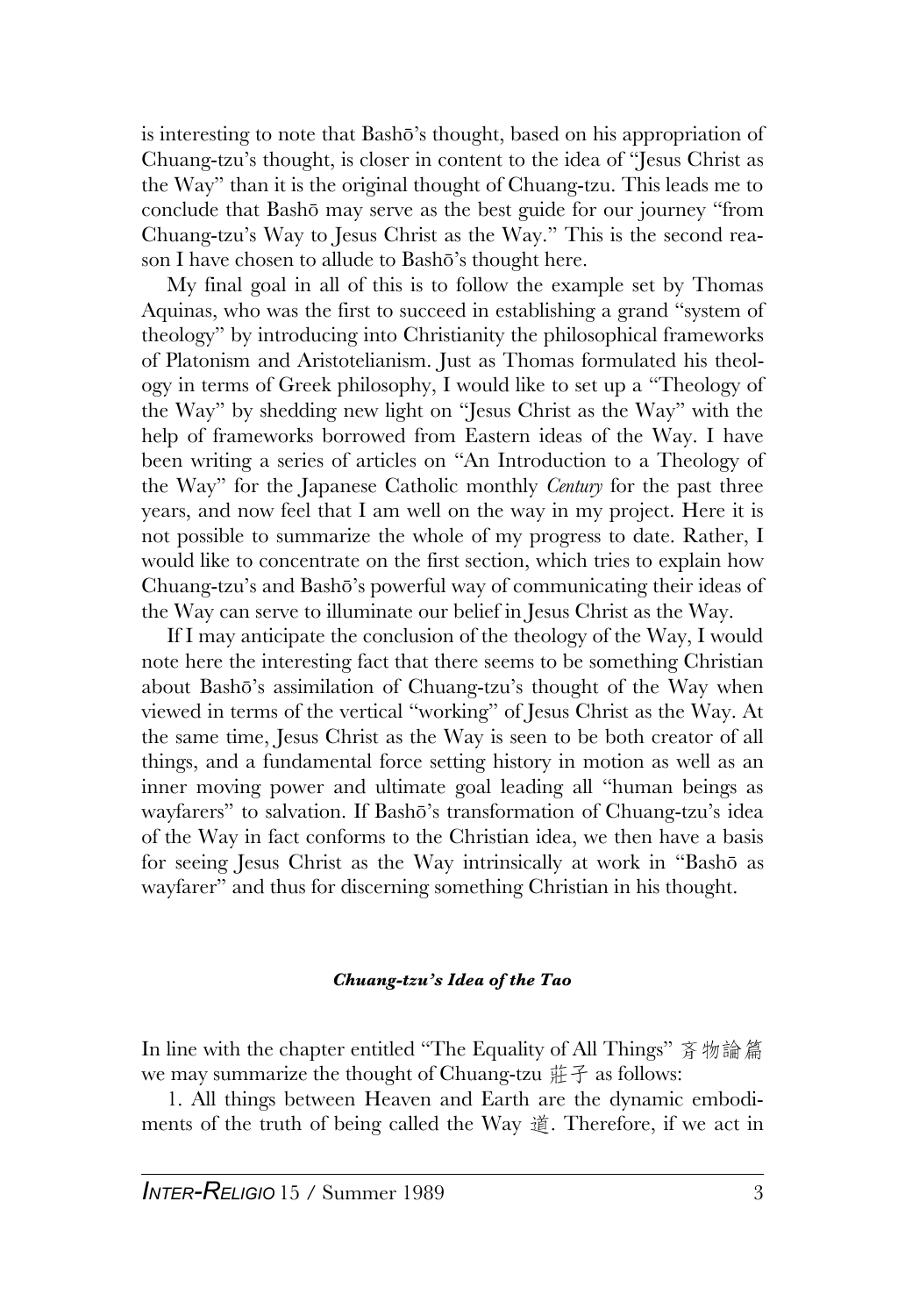conformity to our heavenly natures, we are content with our lot and are able to live happily. (This is called  $\beta \notin \text{``self-sufficiency."}$ )

2. We must see that all things are originally one in order to realize the Way.

3. And in order to see all things as one from such a standpoint, we must transcend all worldly things and all earthly events.

4. What we must abandon above all is our impertinent sense of discrimination that makes us distinguish between beautiful and ugly, good and bad, and so on.

5. When we deny even ourselves, our true selves are revealed and we become absolutely free and non-abiding true persons  $\overline{\text{F}} \wedge$ .

6. It is only then that we will know for sure that we are one with all things, that everything is an embodiment of the Way, and that all things exist in joy and peace in the Way.

According to the philosophy of Chuang-tzu, such things as complete liberation 離脱 non-abiding freedom 自由無碣, the oneness of the self and all things 万物一体, and the self-sufficiency of all things 物皆自得 are dynamically interrelated. Just as all things are continually flowing from one moment to the next, the Way, the moving power in all things, flows on and on without end. In this sense Chuang-tzu differs from Laotzu, who conceives of the Way as the source of all things between Heaven and Earth, that is to say, as a static and ontological entity.

Chuang-tzu conceives of the Way as the dynamic force working as the moving force inherent in all things between Heaven and Earth:

The Way is the current of the dynamic force without beginning and without end. In this original current of the Way all things come and go, realizing themselves. With all its creations and evolutions, the Way will never boast having reached fulfillment. Now empty and now full, the Way never retains its form for so much as a single moment ("Autumn Water" 秋水 chapter of his *Outer Chapters* 外篇)

Aware of the dynamic working of the Way, Chuang-tzu stresses the "freedom" of mind to "play" with things ("The World of Human Beings", 人間世篇) and to forget the self ("Heaven and Earth" 天地篇), rather than "return to the Way of the ancients" as claimed by Lao-tzu. One becomes poor and free of attachments to the secular world not in order to escape this world and flee to another, celestial world. Poverty and non-attachment rather unite with the Way and with all things between Heaven and Earth so that we may act freely, striding beyond Heaven and Earth.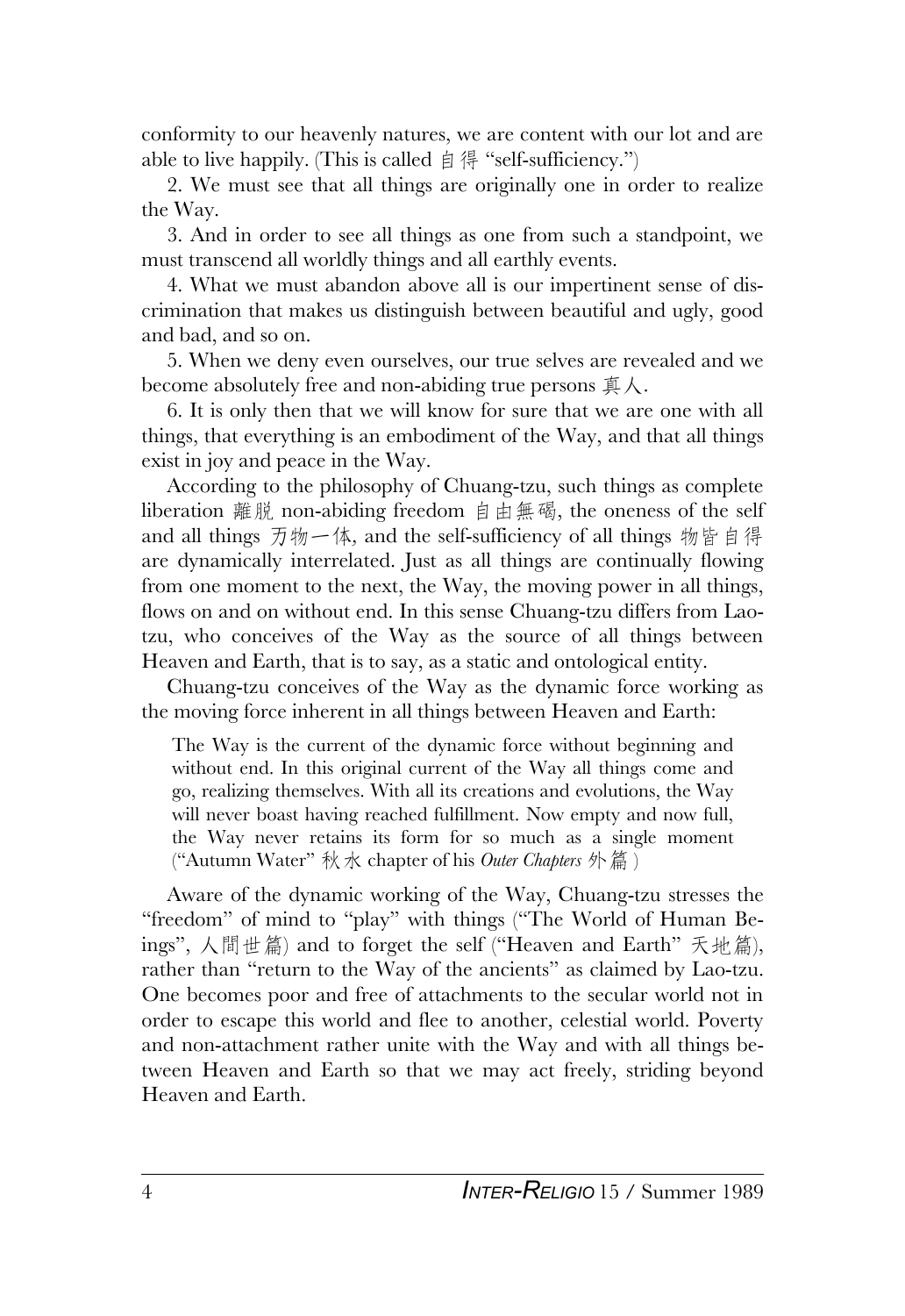Chuang-tzu dreams that he has turned into a butterfly. He is the butterfly, and the butterfly him. The free world in which Chuang-tzu lives is a world where all beings freely interchange into one another, breaking through the obstacles of discrimination set up by common sense namely, the mind that distinguishes between one thing and another, between Chuang-tzu and the butterfly. Chuang-tzu calls such a world the "world of integration"  $\frac{1}{2}$   $\frac{1}{2}$   $\frac{1}{2}$   $\frac{1}{2}$   $\frac{1}{2}$   $\frac{1}{2}$   $\frac{1}{2}$   $\frac{1}{2}$   $\frac{1}{2}$   $\frac{1}{2}$   $\frac{1}{2}$   $\frac{1}{2}$   $\frac{1}{2}$   $\frac{1}{2}$   $\frac{1}{2}$   $\frac{1}{2}$   $\frac{1}{2}$   $\frac{1}{2}$   $\frac{1}{2}$   $\frac{1}{2}$ equally revelations of the Way. When we see the world in integration with the Way, we find the "world of integration" open up before our eyes with all things freely interchanging into one another.

Chuang-tzu describes the freedom of mind impressively with the image of a great phoenix in a chapter entitled "Wandering in Absolute Freedom" 逍遙遊篇. The title refers to an absolutely free way of living, unfettered by anything. Chuang-tzu compares this free and non-attached state of being to the flight of a giant phoenix  $\overline{\mathcal{H}}$  .

The phoenix was originally a huge fish with a mammoth body measuring thousands of *ri* long (a *ri* is about 3.9 kilometers). When the time came for the giant fish to be totally transfigured, it turned into a huge phoenix thousands of  $\vec{n}$  tall. When it "braced itself to fly," its wings spread out across the blue of the sky like massive clouds. When it flapped its wings, it could soar to a height of over 90,000 *ri.* Looking down from such a height, it could see this world all wrapped in a single cloak of blue that absorbed all discriminations and oppositions. The phoenix flew southward across the infinite expanse of sky, unhindered.

Chuang-tzu teaches that in order to live as freely and naturally as the phoenix we must be in "non-action" 無為. "Non-action" does not mean doing nothing, but returning to our original self. It means a reintegration with the "Creator" 造物主, the Way, in order to "enjoy ourselves in the all-encompassing energy of Heaven and Earth" (see the chapter on "The Great Religious Teacher" 大宗師篇), abandoning all our human schemes, thoughts, and discriminations. "The unifying energy of Heaven and Earth" has to do with the dynamic, moving power of the universe from which all new things are born and into which all things return in extinction. Acting naturally and in conformity with the working of the "all-unifying energy of Heaven and Earth" means "enjoying oneself by acting in non-action" as Chuang-tzu puts it. (I am relying here on the reading of Fukunaga Mitsujii 福永光司, *Sōshi naihen* 莊子內篇, Tokyo: Asahi Publishing Co., 1978.) To put it more concretely, the true self will be revealed and the true person will be born if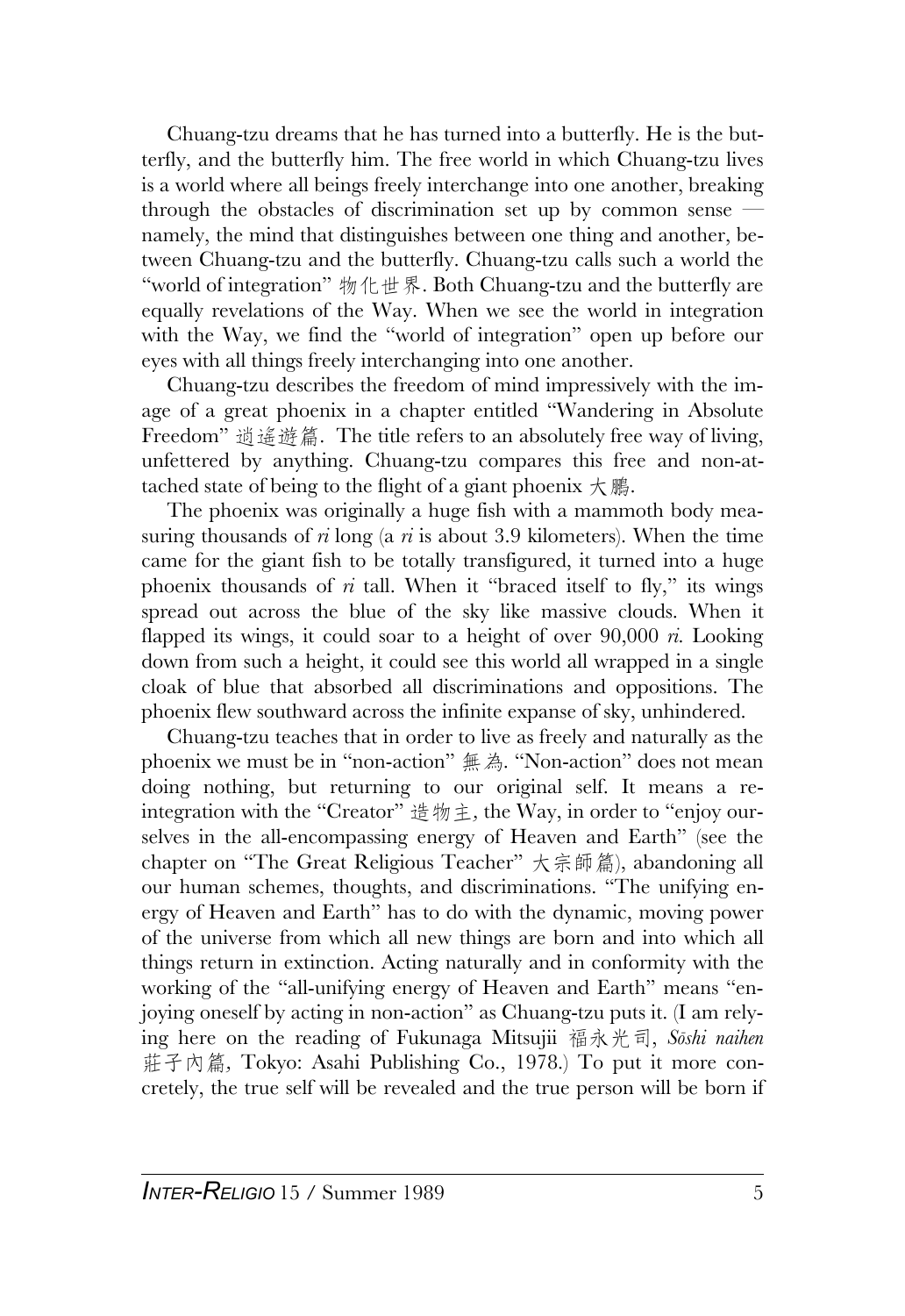the "self" is negated in addition to achieving non-attachment to honor, status, and property. The true person thus born is indeed the one embodying the Way. He is called "supreme person"  $\mathfrak{\tilde{E}}\lambda$ , "spiritual person"  $\#\lambda$ , and "holy person"  $\Psi\lambda$  by Chuang-tzu.

We may also mention in this regard the "native land of being without being" 無可有鄉, which refers to a state of being transcending all earthly things. The supreme person is one who finds repose and enjoyment in absolute freedom in "the native land of being without being." Hence these words suggest the home of the one in whom the Way has been embodied.

Chuang-tzu not only taught lofty theories but practiced them himself. We read in the *Works of Chuang-tzu* that he rejected the invitation of the King of Ch'u  $\# \pm$  and distanced himself from anything leading to honor and distinction. In the presence of the King of Wei, Chuang-tzu assumed a free manner, dressed in tatters and completely resigned to his noble poverty. Once when Chuang-tzu met a man from his home town who was very proud of his worldly success and distinction, he could not refrain from upbraiding him with the words, "You filthy fellow, licking the piles on the hindquarters of influential men!" Such was the extent of his life in absolute freedom and non-attachment, transcending all secular and earthly things.

Chuang-tzu's idea of the "creative working of nature"  $\#$   $\#$  is particularly important for a theology of the Way. Let us then look more closely at the chapter on "the Great Religious Teacher" of Chuang-tzu's work. This idea of a "creative working of nature" derives from an idea apparently stemming from his friend Tzu  $\tilde{\uparrow}$  on the occasion of a visit to a dying friend named Tzu Lai 子來:

The creative working of nature is great. It caused you to be born and is going to let you go now. At the command of his parents, a child would fly anywhere they tell him. The Way (the principle of the universe) is incomparably greater than one's parents. If a man disobeys the will of his creator who intends to make him die soon, his resistance is selfish. A man was given his form as a human being by the hands of the creator. Heaven and Earth is a great hearth 驢, and the creator is a great founder. We should calmly obey him by abandoning ourselves to his workings in whatever way he may change us.

The terms "creator of things" 造物主 and "creative transformer 造化主 used by Chuang-tzu might seem to suggest a personal creator,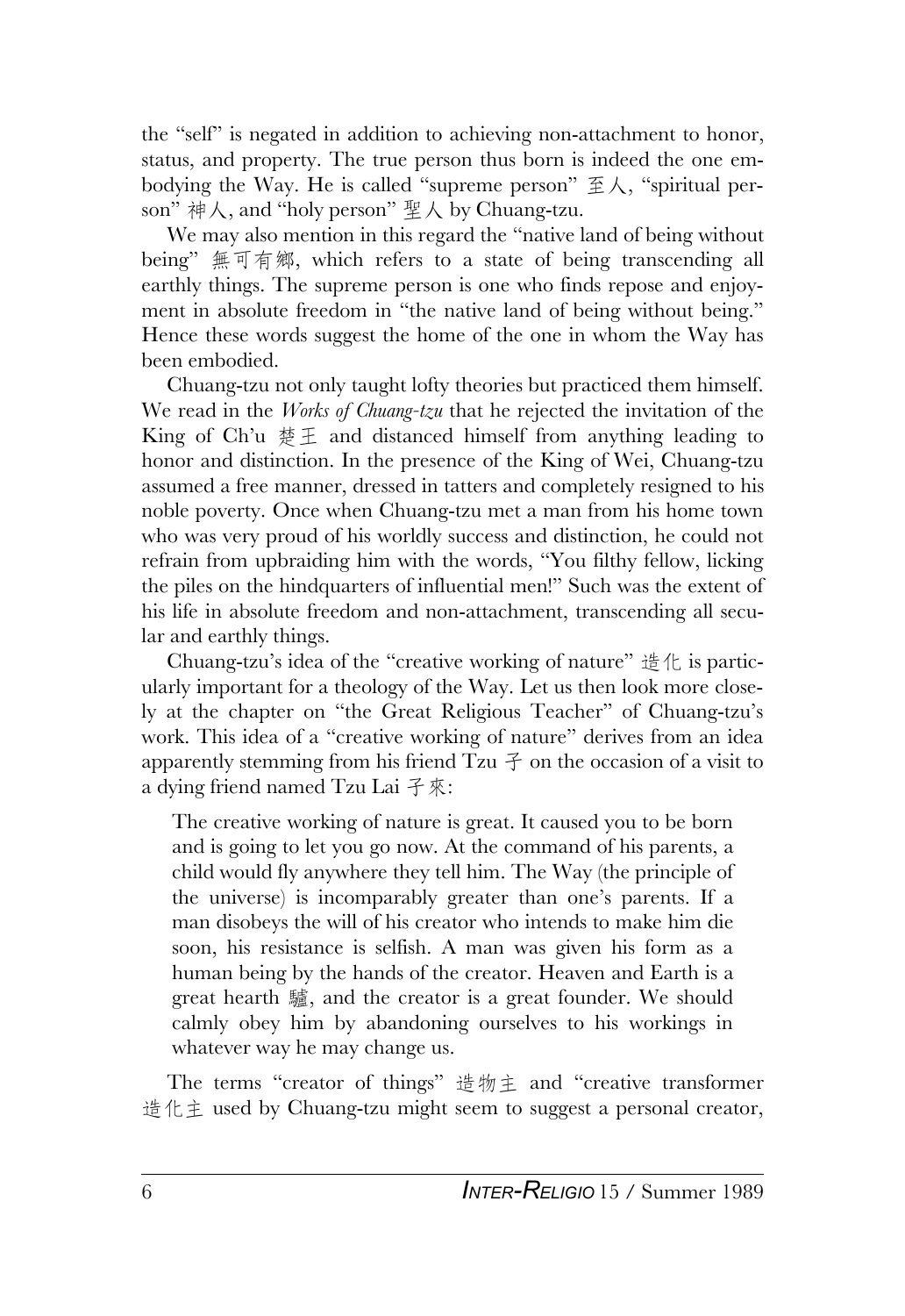but his idea of the creative working of nature makes it clear that his meaning is different from the Christian idea of creation by a personal, let alone trinitarian, God. It has to do rather with the control of the world by the will (or principle) of the universe. Since all things in this universe are controlled by this will, it is regarded as violation to disobey this will. That is to say, Chuang-tzu insists that it is against a person's original way of being to disobey it. In this respect Chuang-tzu's idea of nature conforms to the thought of Christianity, though, unlike Chuangtzu Christianity teaches that it is a sin to revolt against the merciful and trinitarian God. This point of coincidence between Christianity and the thought of Chuang-tzu is important for a theology of the Way, but this is not the place to enter into a more detailed discussion.

# *Chuang-tzu 's Idea of the Way and the Hebrew-Christian Idea of God*

Chuang-tzu's idea of the 'Way tells us Christians that the "Creator is the inner moving force behind humanity and all things. Chuang-tzu's idea of the Way helps us rediscover an important aspect of the biblical idea of God hitherto neglected in Western Christianity. In Western Christianity, under the influence of Greek thought, God is like a Platonic Idea, an eternally constant and absolute being transcending this perpetually changing and impermanent world. The biblical God, on the contrary, steps directly into the midst of history as our fellow-wayfarer or *dogyo ninin*  $\exists \mathcal{F} \subseteq \mathcal{K}$ . Yahweh is "the God of Abraham, Isaac, and Jacob." Yahweh called Abraham (Gen. 3) and accompanied him on his journey as its inner moving force, spoke to him, associated with him as a friend (Gen. 18:17), and led him to the "Promised Land." Yahweh did the same with Isaac and Jacob. Moreover, Yahweh had Moses lead the Israelites out of Egypt to Canaan, the Promised Land, and resided with them in their tabernacles.

Yahweh went before them by day in the form of a pillar of cloud to show them the way, and by night in the form of a pillar of fire to give them light; thus they could continue their march by day and by night. The pillar of cloud never failed to go before the people during the day, nor the pillar of fire during the night (Ex.13:21–22).

How then does the biblical idea of God differ from that of Greek thought, and what does it have in common with Chuang-tzu's idea of the Way? The difference between Hebrew and Greek thinking is a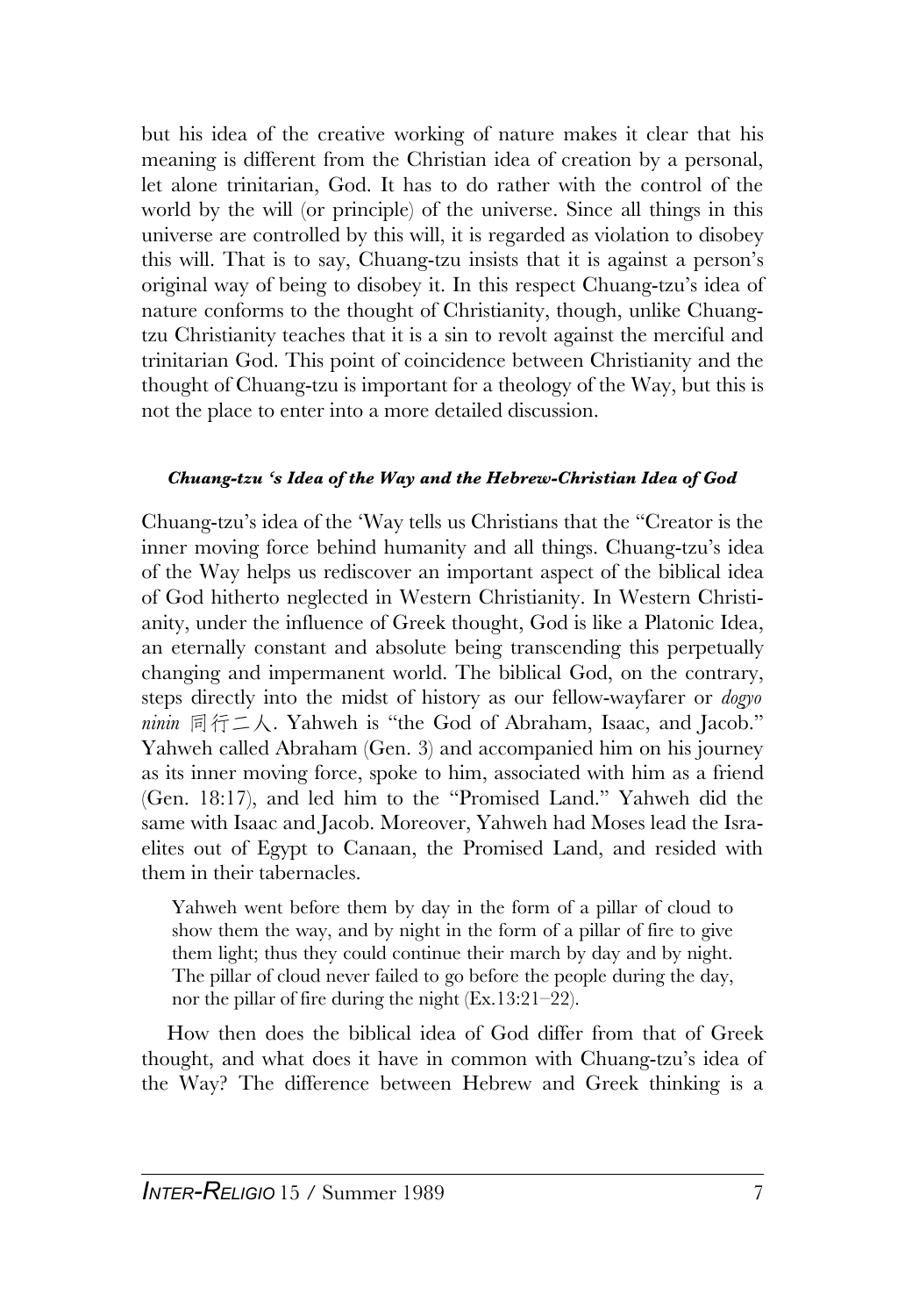result of their different views of the human and their different ideas of what it is to know. The Greek philosophers defined the human as a "rational animal." They begin by rationalizing the created world and then, through analogy, contemplate (*theorein*) the celestial God "from below." In this way they begin with a knowledge of this perpetually changing and impermanent earthly world and from there pass on to a knowledge of God, through comparison, as an absolute, unchanging being.

In contrast to the Greek philosophers, Hebrew thinkers in the Bible speak of human beings as "*wayfarers* being guided by God." They experience with their whole persons, body and mind, the God who works" in the midst of human history and associates with people personally. While the Greeks contemplate God from without, the Hebrews come to know God in an embodied way, "from within," and are filled with the "working" of God. The Greek contemplation of God aims at a grasp of the supreme Good as an idea entertained by reason, whereas the Hebrews are aware with their entire being (*yãdã*) of their "meta-coexistent" God, as the Source of life.

How does it come about that the biblical God has something in common with Chuang-tzu's Way? There are two reasons. First, neither of them tries to know the Source of all things, that is, God or the Way, by means of reason. Instead, they try to realize the Source with their whole body and mind by becoming a nothingness, by becoming free from attachment to things, and by trying to live in perfect accord with the "working" of the Source. Second, both of them deny the argument from causation to God advocated by Greek philosophy. Instead of trying to deduce God's existence and essence by appealing to a law of cause-andeffect, they resort to "meta-ethical leaps" into nothingness and self-liberation in order to live in the midst of the "workings" of the Source, in order to know (*yãdã*) the Way and God. As a result, unlike Lao-tzu, Chuang-tzu regards the Way as an inner moving force, and all things in this universe as dynamic beings in motion. Likewise, the biblical God ms a "meta-dynamism," infinitely transcending every kind of dynamic motion. He is in essence a "God at work."

# *Bashõ's Idea of the Way*

Matsuo Bashõ is one of the most famous poets in Japanese history and is known as the supreme master of the *haikai* 俳諧 or seventeen-syllable poem. Bashõ was born at Ueno in Iga in the twenty-first year of the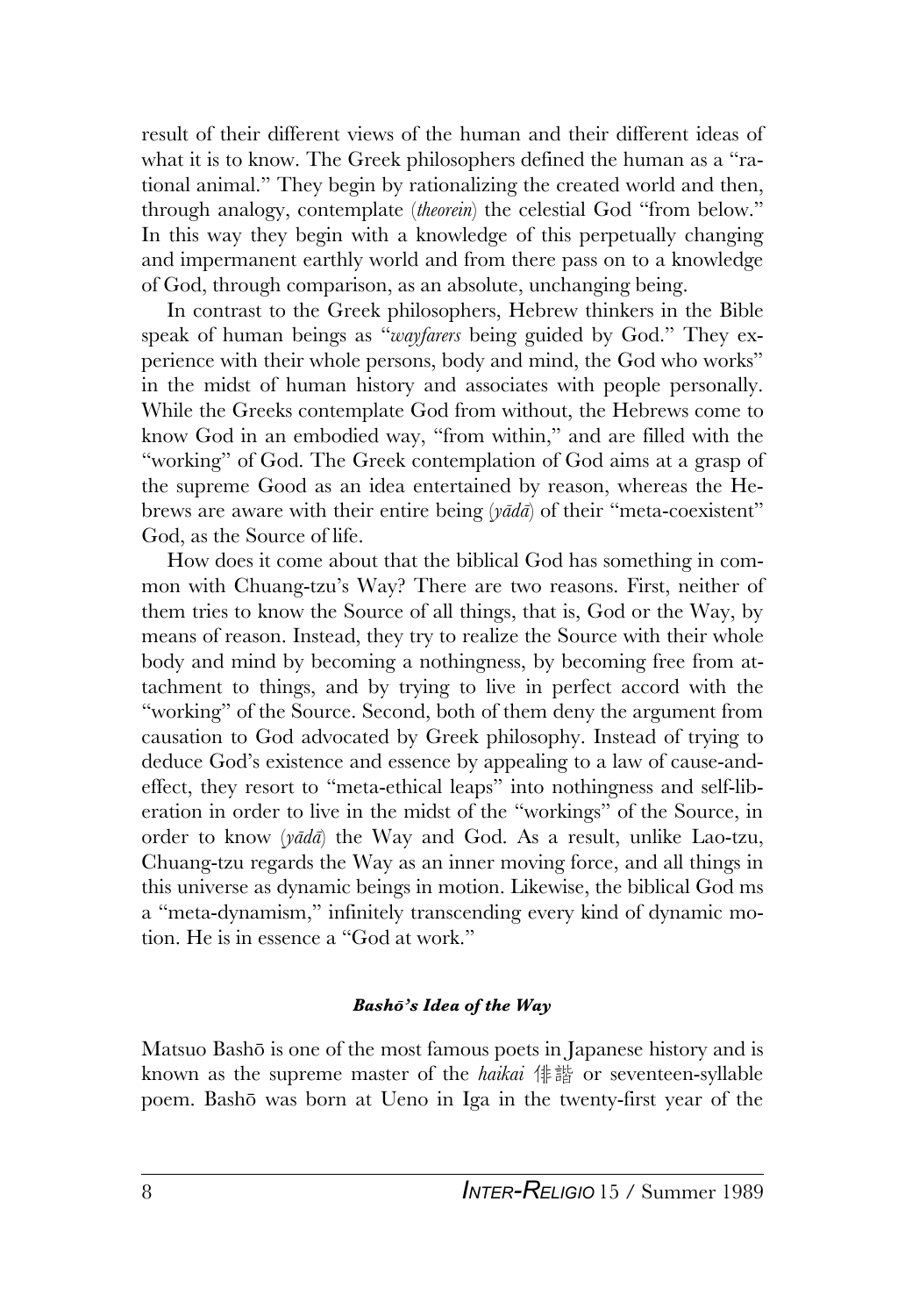Kan'ei era (1644) and died in Osaka on October 13 in the seventh year of the Genroku era (1694). Of his fifty-one years of life, the last ten years were literally devoted to journeys. His *haikai* journals alone count for five volumes of his total output: *Nozarashi kikõ* (1684), *Kashima kikõ* (1687), *Oi no kobumi, Sarashina kikõ* (1688), and *Oku no hosomichi* (1689). Apart from these recorded journeys, Bashõ was often on the road.

Why did Bashõ travel? The answer leads us into his historical background. The age in which he lived was one of prosperity. In the time of the Genroku era, *haikai* literature was flourishing and the *haikai* circles were at their peak of performance. Already from early on, Bashõ had established himself a firm reputation in the world of poetry, having been elected one of Edo's representative *tenja* 点者 or leading *haikai* critics. In later years, Bashõ would reminisce on those days, "Am one time I was so proud of myself, I wished only to outdo others."

But worldly success failed to satisfy Bashõ and he began to grow uneasy about the style of *haikai* practiced by the Danrin School that had formerly fascinated him. It was around this time that he began to he filled with doubts about the way of life in the big city of Edo with its ceaseless quest for honor and distinction.

The thirty-seven year old Bashõ moved to Fukagawa, an out-of-theway place across the River Sumida from Nihonhashi in the center of Edo, to lead a life of seclusion, apparently in the attempt to put an end to his doubts and uncertainties.

Soon after his move to Fukagawa, Bashõ paid a visit to the Rinzai Zen master Butchõ, and then took up residence to begin the practice of Zen under the master. He "thought of realizing his folly by learning Zen for some time" (*Oi no kobumi*). This change of mind was immediately reflected in his works. Compared with the poems he had written before his seclusion, his later compositions show a striking revolution in thinking. By this time Bashõ had begun to reflect anew on literature in terms of the fundamental question of what life is all about. For the rest of his life he would pursue this same road in quest of the unification of literature and life, a quest he embodied in his wanderings.

It was during this period of his conversion that Bashõ's cottage burned down in the great Edo fire. Having no place to live, he was forced to leave Edo and turn to a disciple of his in Kõshû for shelter. In September of the following year he built the hermitage of Bashõ-an at Fukagawa with the assistance of his disciples. The unexpected fire brought Bashõ to a point where he had nothing to call his own and urged him to a wanderer's life. In this way he was able to experience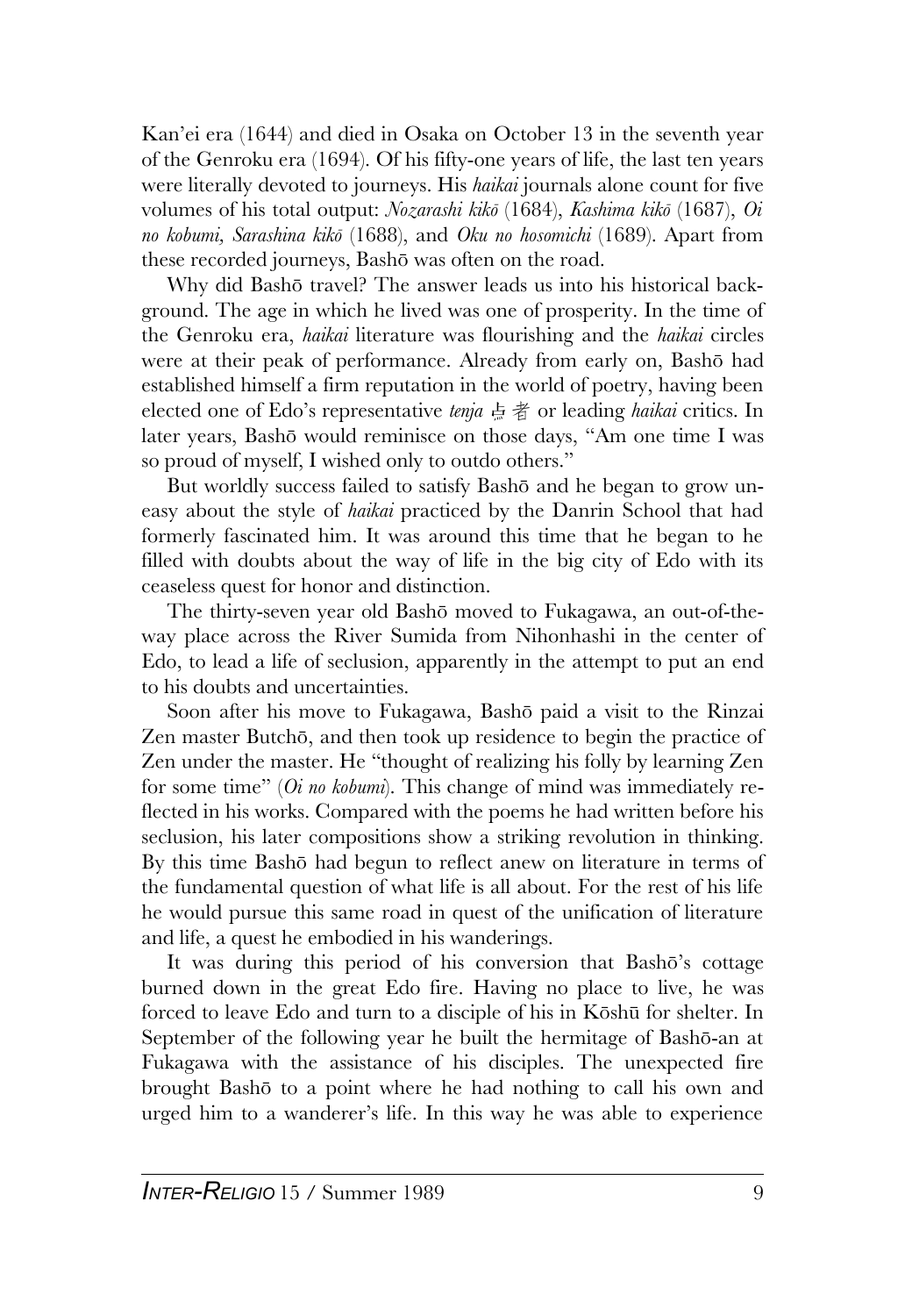bodily the taste of "folly" taught by his master Butchõ. Instead of allowing this misfortune to be no more than a mere misfortune, Bashõ made it a turning point for spiritual advance. It is no exaggeration to say that this spiritual elevation was behind his setting out on the journey of "*nozarashi*, possible death on the way." Unexpectedly, the life of the wanderer to which disaster had driven him filled him with a sense of spiritual exaltation and an irresistible desire for non-abiding, like clouds fleeting across the sky. In this sense, seclusion from the world did not mean negative non-action for Bashõ, but an awakening to an original way of human being that led one to the True Way. Furthermore, it served as a driving force behind his journeys, preparing him to die in the wilderness on the way if necessary.

As an example of Bashõ's use of the works of Chuang-tzu, the following term appears twice in his works: "the native land of being without being." Both works that use the expression were produced around the time of his early seclusion at Fukagawa. Judging from the use of such terms, Bashõ must have been touched deeply by Chuang-tzu's ideas and way of life. With the knowledge of the "effect without effect" taught by Chuang-tzu, Bashõ must have been very anxious to be liberated from all worldly things to enjoy himself freely in the "native land of being without being," however much he might be abused as a "useless man.

Another important term he took from the Chinese classics is "nothingness," which we find used at the outset of *Nozarashi kikõ*. This term, though directly quoted from Priest Kuang Wên's *Chiang-ch'ao Fêng-Yüeh chi*, an anthology of poems on rivers, tides, winds, and the moon, actually derives from the "native land of being without being" spoken of by Chuang-tzu. This should make it clear that Bashõ appealed to the transcendental spirit of Chuang-tzu and supported himself during his long journey with the ideal of a "native land of being without being." His spirit of resignation to death on his journeys through the wilderness was aimed at the utopia of freedom and non-attachment promised by Chuang-tzu; it was the ideal of Chuang-tzu, we might even say, that kept him alive along the way.

Bashõ thus came to an awareness of history through the works of Chuang-tzu and this basic encounter kept going on, through one journey after another. He came to discover his immediate ties to the Way, despite his lack of ability or mental and personal accomplishment, as he himself writes at the beginning of his *Ushin kikõ*. Bashõ did not merely follow Chuang-tzu in his way of living, but discovered his own Way as a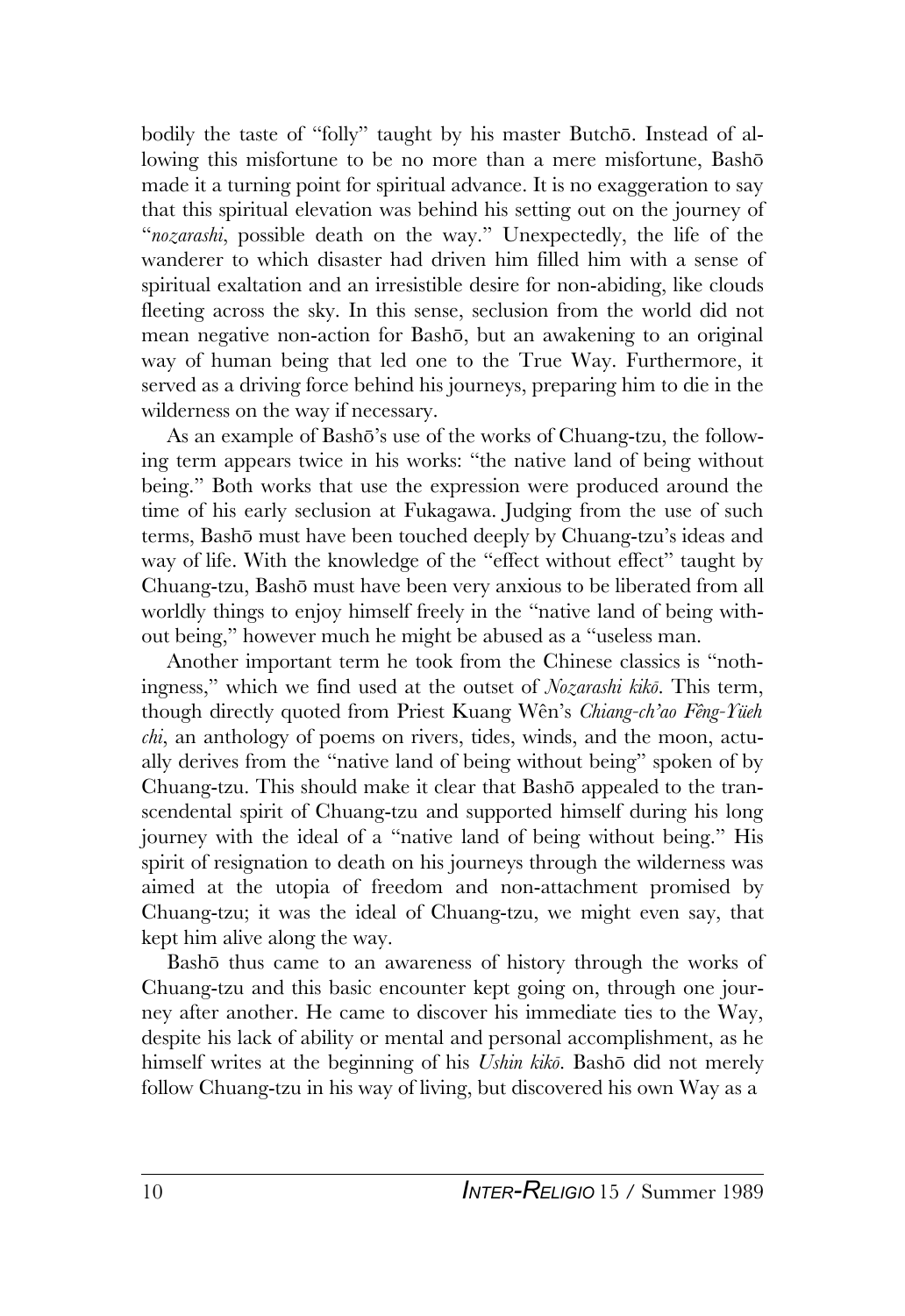haiku poet of Japan in seventeenth century Japan. We may rightly use Jaspers's term "existential recollection" to describe Bashõ's creative awareness of history, a point we shall return to in conclusion.

Bashõ took over the destiny common to all human beings as taught by Chuang-tzu, actively fulfilled the mission imposed on him by this destiny, and creatively discovered his own way, that is to say, an original way of being. Bashõ's discovery of the Way must have been conditioned by his encounters with Saigyõ, Sõgi, Sesshû, Rikyû, and his master Butchõ. He was well aware of a oneness with these great predecessors who had lived the common destiny of all humanity and had an intuitive experience of the Way penetrating all of them.

# *Jesus Christ as the Way in the Light of Chuang-tzu and Bashõ*

The most important lesson Bashõ learned from Chuang-tzu was freedom from attachment to worldly honor and openness to the total experience of poverty. He not only learned this teaching of Chuang-tzu but practiced it with his whole person, as testified by his haiku poem *Jitoku no sen* or 自得箴 "The Precept of Self-sufficiency." As mentioned earlier, the idea of jitoku stems from the works of Chuang-tzu. The poem, with its introductory lines reads:

As the year is drawing to a close, I have enough gifts and alms to keep from starving to death. Old at year end I might be counted Among men of bliss.

The introductory lines depict vividly the life of privation Bashõ was undergoing at that time. Ordinarily, *haikai* poets would make a living by correcting poems composed by their pupils. Bashõ, however, did not charge any correction fees, depending for an honest livelihood only on contributions voluntarily made by disciples who longed for his "Way of *fûga* (*haikai*)."

At first glance, it might seem that the life of poverty Bashõ followed was far removed from the life of blissful persons. But for Bashõ, who was content with his poverty, it was precisely this life that merited him a place among "men of bliss." The irony of this identification of poverty with bliss echoes the beatitudes of Jesus who calls himself the "Way." One can hardly fail to associate the poem with the words of the Sermon on the Mount: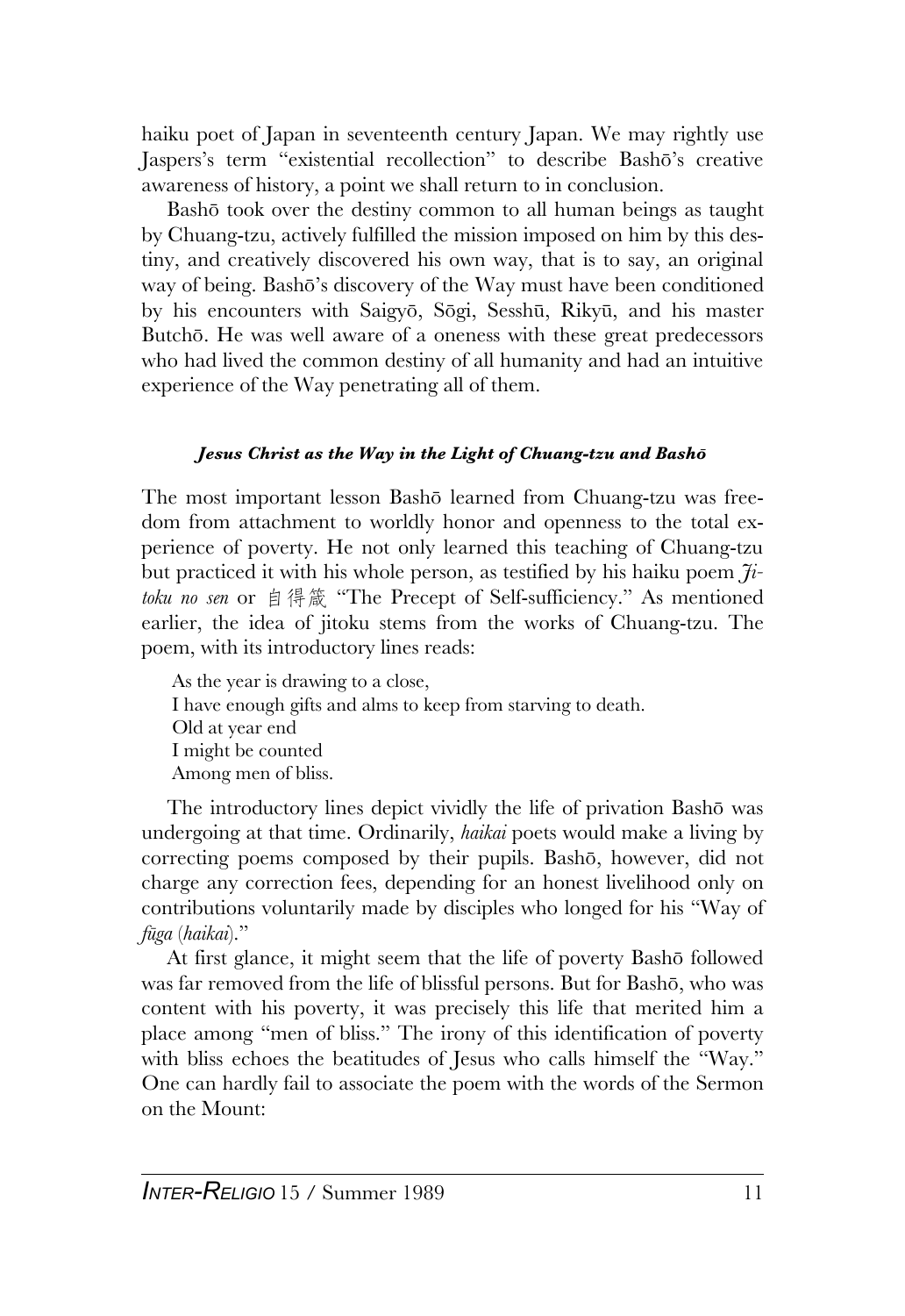How happy are the poor in spirit; theirs is the kingdom of God (Matt. 5:3–12).

The coincidence is no mere fantasy. For a theology of the Way, there is nothing unusual about such a mutual resonance between Jesus and Bashõ, for all of us, as wayfarers, are kept alive and supported by the "Way" of Jesus (John 14:6) on our journey, as I shall discuss later.

Poverty is bliss. The paradox of dedicated poverty as bliss is the truth experienced by any authentic wayfarer. And it is this very paradox that is the source of security, for only those who have experienced bliss in poverty are entitled to real security on earth.

Seen in this light, it is not without significance that Bashõ entitled his poem *Jitoku no sen*. *Jitoku* (literally, self-acquisition) refers to one's own enlightenment, pleasure, and security. Bashõ must have realized the bliss of poverty with his whole person, must have delighted in it and found repose in the state of bliss stemming from poverty. *Sen* carries a double-meaning: self-admonition and an acupuncture needle used to cure disease. Bashõ's choice of the word *sen* shows that he was aware of the paradox of bliss in dedicated poverty both as the aim of his journey as well as means of self-admonition.

What makes Bashõ different from Chuang-tzu is his tenderness of heart. Bashõ calls to the sleeping butterfly to wake up and be his friend. He talks to a flock of sparrows as his friends. In my reading of Chuangtzu, I have never come across any passage in which he treats a flower or bird or the wind or the moon as a friend. Chuang-tzu scholars are agreed that he not only shunned the world of ordinary people but was also given to ridiculing sages and turning the truth of the universe into dung. He laughs away life and all things in the universe. He could not bring himself to call any beautiful little bird or insect in nature his friend, and he seems lacking in mender-heartedness. Bashõ, on the contrary, follows the tradition of Japanese poetry in which flowers, birds, the wind, and the moon are valued more highly than anything else. Hence, whereas Bashõ had a profound encounter with Chuang-tzu, he eventually parts paths with him to pursue a new way of his own presumably by delving into the depths of his being, encountering his Japanese predecessors just as he turned to the depths of his being in order to first encounter Chuang-tzu.

A theology of the Way will note that what Bashõ discovered in the depths of his being corresponds to the Way of St. Francis of Assisi who similarly addresses the sun, the birds, and the wind as friends. The similarity between Bashõ's Way and the Way walked by Francis suggests a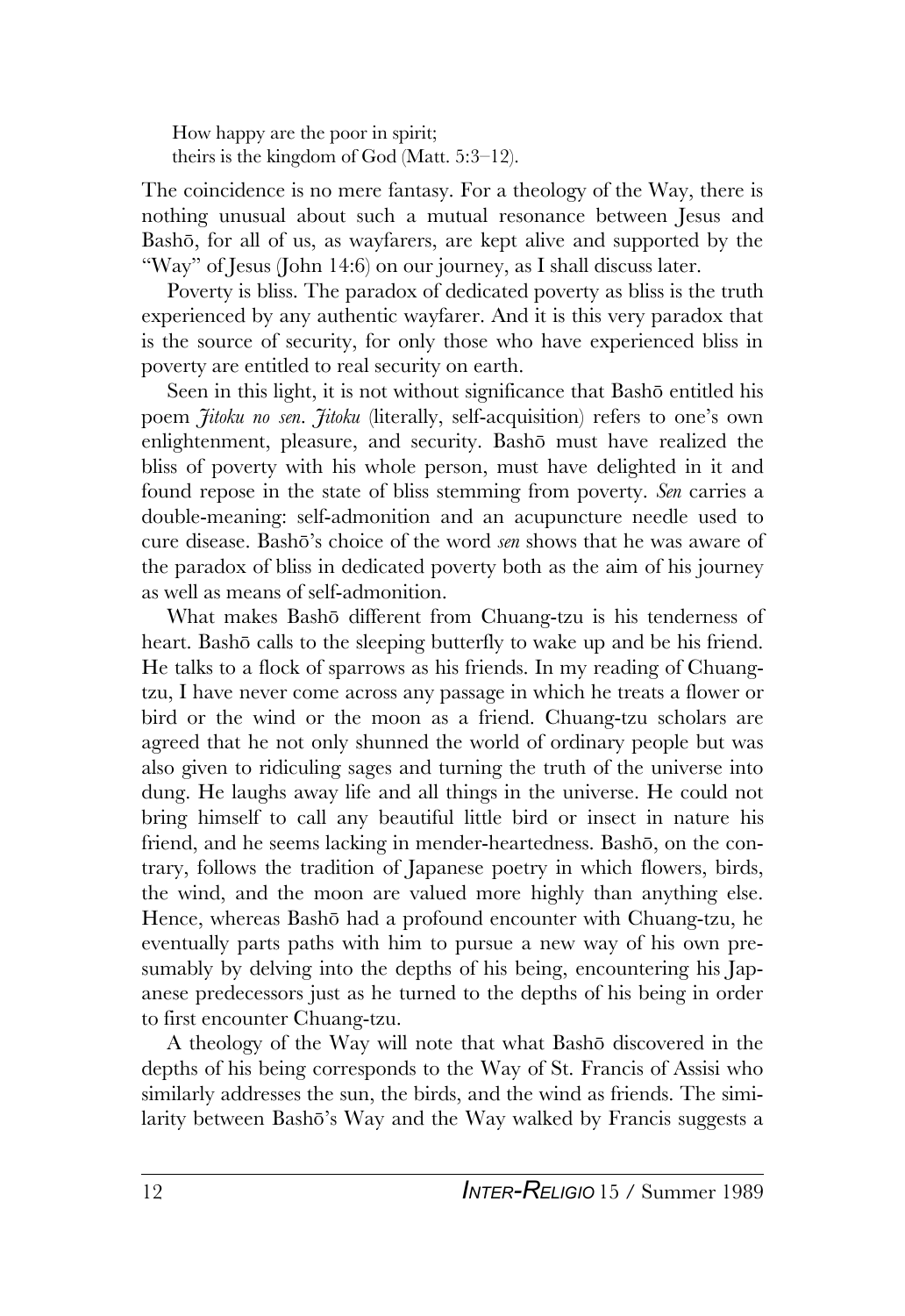common Source supporting them both and keeping them alive. For a theology of the Way, this source is Jesus Christ the Way as the moving force driving the history of all humanity. We shall have more to say of this presently.

There is another point of difference between Bashõ and Chuang-tzu. Unlike Chuang-tzu, Bashõ made much of his friends and regarded companionship as important. This is substantiated in any number of his poetic and prose works. Here I would only highlight a few of them to make the point.

Bashõ allied himself with a troubled disciple named Rõtsu, who had been exiled from his native home and rejected by his fellow disciples. Bashõ wrought a reconciliation and asked his other disciples to help him to continue learning the way of haiku poetry. Bashõ went so far as to tell his disciples that if only they deepened their personal companionship with others, they could maintain their ties to haikai even if they were to give them up. He goes on, "It is impossible to learn haikai without reliable friends." These words of Bashõ make it plain how greatly he treasured personal friendships.

Bashõ's *haikai* are not solitary monologues. He was always surrounded by disciples. Even on his journeys he was always accompanied by one or two of them.

Even though cold, The night is safe For two sleeping together.

Bashõ's arrival at Kanazawa on the journey recorded in *Oku no hosomichi* is described in moving terms. It was to see his young disciple Isshõ that Bashõ came to Kanazawa. But in advance of his arrival there Isshõ had prematurely left this world at the age of thirty-six. Great was Bashõ's grief at the loss of this promising disciple. It is not hard to see from the following lines how deep was Bashõ's love for him and how great his sorrow:

Let the mound be moved, too, By my crying voice, By the autumn wind.

The age in which Bashõ lived was a time when the Edo culture had just begun to mature. Although already awakened to modern literate consciousness, it still remained an age marked by the congregation of simple communities. According to Yamamoto Kenkichi, it was "a world in which a couplet was comparable to a living, cooperative society" that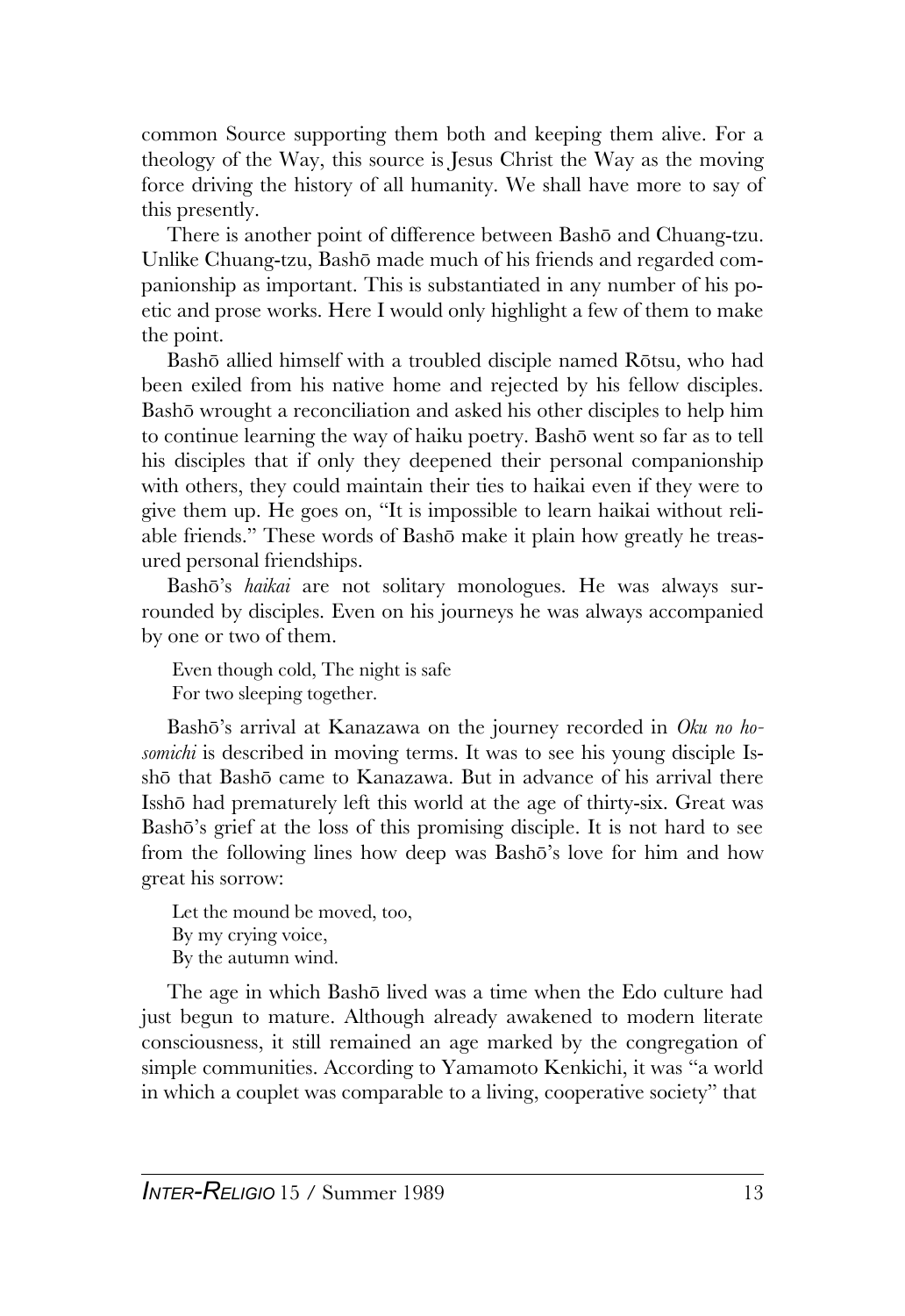supported Bashõ's *haiku* poetry. And this very world was where Bashõ returned after his encounter with Chuang-tzu, urged by the "Way" that moves history. As a result, Bashõ came to realize through his fundamental encounter with Chuang-tzu that living a life centered on personal companionship in a simple cooperative society meant nothing other than the true being of his original self.

From this we learn that the first revelation of the "Way" in human history was Chuang-tzu's transcendental world of freedom and non-attachment. The Way then moved Bashõ to go a step beyond this world, gradually transforming it into the world of personal companionship. As mentioned above, Bashõ's world is the same as Chuang-tzu's as far as the "world of integration" is concerned, where all things and events interchange into one another. But Bashõ is unique in transfiguring the "world of integration" into his own world of personal companionship, and thus discovering a new way original to him. Bashõ's world of personal companionship does not merely have to do with the world of human relationships. It is a wider world in which we can intimately talk to the sparrows as friends and call to the butterfly, "Wake up and let me make friends with you." The circle of such personal companionship extends infinitely beyond the limits of human beings to embrace everything in nature.

This historical transformation merits special attention for a theology of the Way, because the ultimate aim of the Way in human history lies in a world of personal companionship embracing the whole universe and in the "Cosmic Christ" envisaged by Teilhard de Chardin. Seen in these terms, the world attained by Bashõ beyond the limits of Chuangtzu's world is the world of personal companionship embracing all things in nature. And we may regard it as evidence of the Way at work within history, revealing its own personal character more vividly through Bashõ.

Of all the features of Bashõ's career as a poet, I would like to single out two points in particular. The first pertains to Bashõ's words, "Let little three-feet-tall children compose *haikai*" (*San sasshi*). Bashõ teaches us to be as pure in mind as little children and to compose our poems without calculation. This teaching of Bashõ echoes that of Jesus Christ, the Way, who says, "Unless you change and become like little children you will not enter the kingdom of heaven (Matt. 18:3).

The second point pertains to the following words of Bashõ from the work just cited: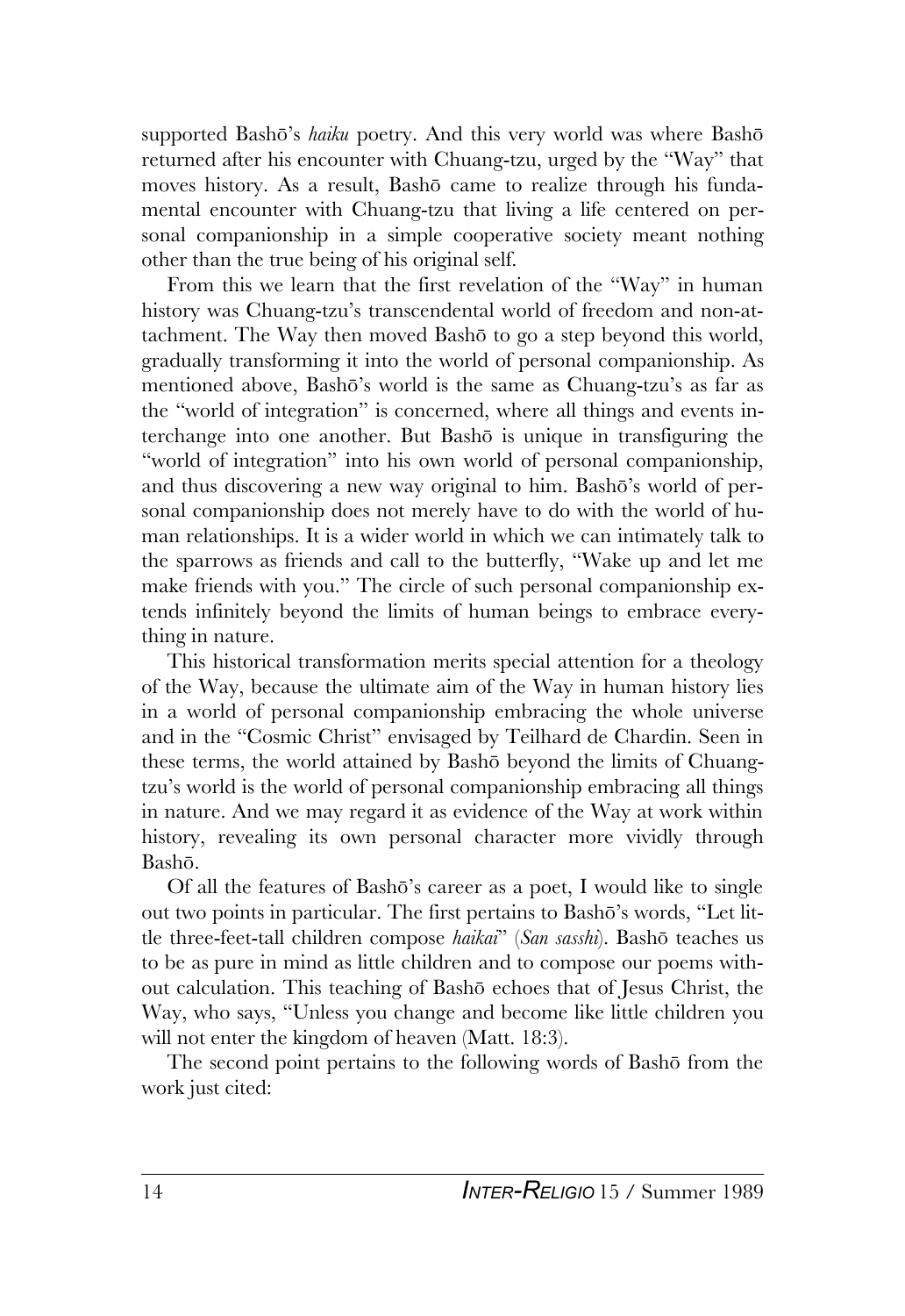From the pine tree, learn about the pine tree, From the bamboo, learn about the bamboo.

These words are a concrete extension of Chuang-tzu's teaching to "be non-attached to personal opinions." Bashõ's disciple Dõhõ interprets the words of his teacher as follows:

To learn from a thing means to get into the thing itself and feel its mysterious essence as it is revealed to you so that a haiku poem is born of itself. Even if you say something about a thing clearly, you will not be able to express its emotion truly. Unless a poetic emotion spontaneously comes out of the thing as such, the thing and the poet are separate, and the expressed emotion will be the artful product of the poet's personal will.

The Way is thus the intrinsic moving force perpetually flowing and turning from moment to moment, transforming all things between Heaven and Earth. In order to be one with this Way, we do not have to escape from this world for another world as taught by the Greek philosophy represented by Platonism. Through purity of mind, Bashõ was able to move in and out freely among the changes in nature and to renounce all preconceptions. By becoming one with the Way which ms at work in and among the changing things in nature, he spontaneously composed his poems in accordance with the working of the Way. In this sense, Bashõ's haiku poetry is clearly a spontaneous outlet for the Way and an embodiment of the Way. This is why his Way of haikai has left behind enduring poetic masterpieces able to move those in search of the Way. As I have stated often, even before we came to search for it, the Way was always alive and acting in us. Since the Way has been always at work within us, it is only natural that we should be moved by Bashõ's haiku poems which are the concrete embodiments of the Way.

All of this helps us to forge a new viewpoint important for a theology of the Way. Its salient features are three.

First, The Way is the moving force within us. In the Christian sense of the word, the Way is the moving force of the Incarnate Son of God. He "has come to live within us" who are traveling with him essentially. It is significant that the Way working within Bashõ has something in common with the Way of Jesus Christ in this respect.

Second, Bashõ taught and practiced with his whole body and mind the lesson that to be one with the Way we must become poor, renounce ourselves, and become as simple as children. The Christian Way, Jesus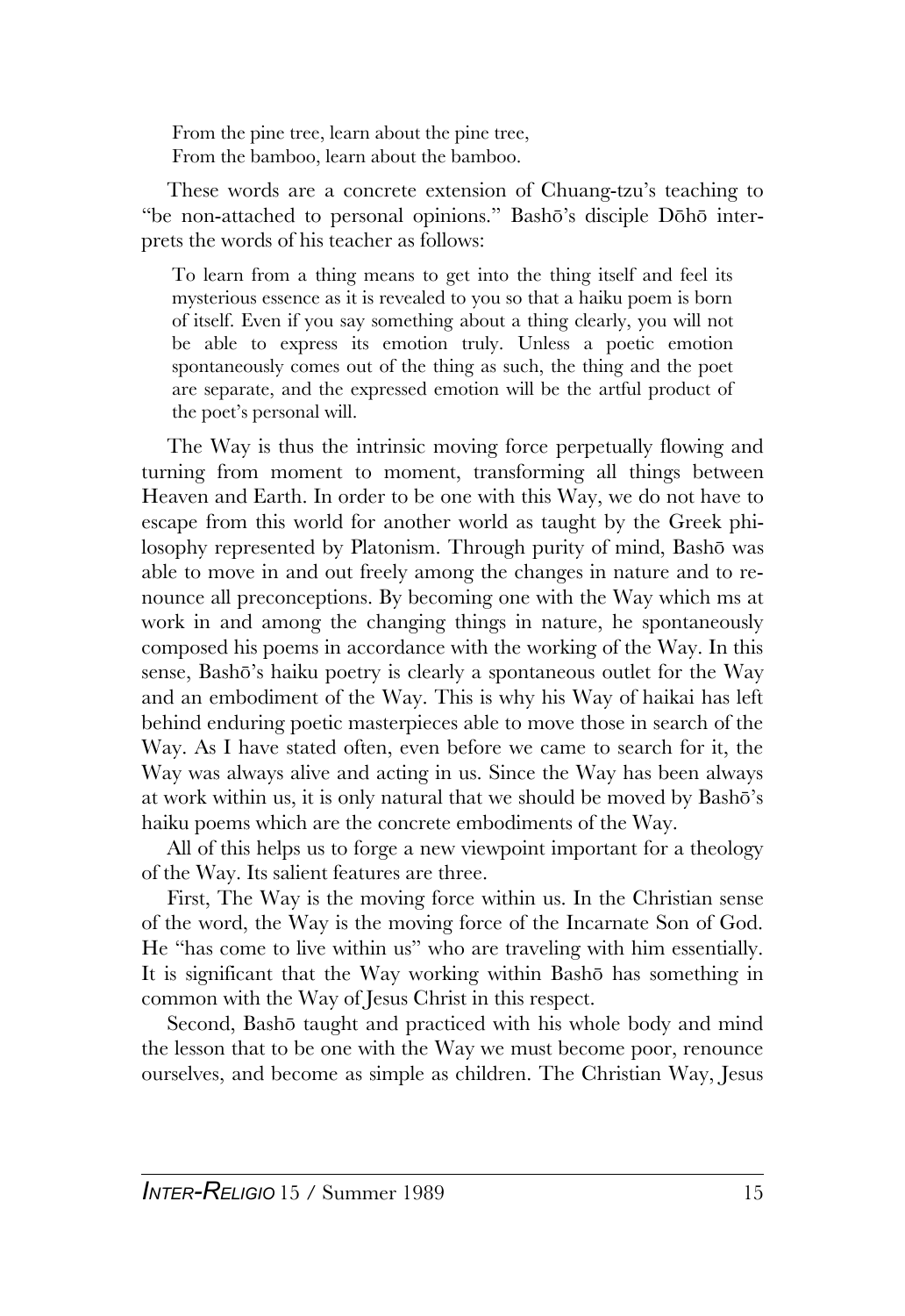Christ, likewise taught us to be poor, to renounce ourselves, take up the cross and follow him, to be as genuine as little children. And all of this he practiced in his own life and death. The coincidence between Jesus Christ and Bashõ in respect to the Way they share instructs those dedicated to the theology of the Way to participate fully in Bashõ's Way of poverty and to be like little children in spontaneous response to the invitation of the Way.

Third, in walking his Way, Bashõ made friends with everything in nature between Heaven and Earth, made a deep pledge of companionship with each one he came across in the course of his wayfaring with an appreciative feeling of *ichigo ichie* 一期一会, "a once and never-to-be-repeated encounter," thus opening up the "world of personal companionship." The Christian Way of Jesus Christ likewise teaches us the irreplaceable value of the lilies of the fields and the birds of the air created by our heavenly Father. Its ultimate goal is to guide the whole of humanity to a "world of divine and human communion.

From this correspondence between the Way of Jesus and the Way of Bashõ we learn that in aspiring to a theology of the Way we must be aware of the Way in everything in nature, singing the praises of its beauty with the same keen human sensibility as the wayfarer Bashõ. Going a step beyond this aesthetic appreciation of the workings of the Way, we must continue on our journey across the vast wilderness of modern technological civilization toward the "divine community for all humanity" together with Jesus Christ who is our "Way." Arid all along the way we are, and always will be, carried in the warm arms of our Father who embraces the infinite expanse of nature in his work.

#### *Excursus 1: Encounter as Existential Recollection*

According to Karl Jaspers, *Erinnerung* or recollection has three levels. The first is psychological recollection, which is what we ordinarily understand by remembering.

T. S. Eliot notes that as long as literature is nothing other than literature, it can never present the reader with any experience of actual life. But to the reader who has fully experienced the bitter taste of personal destiny, a great work of literature will show that one's own destiny is a road at one with the destiny of all human beings. For such readers, a recollection of a deeper sort is experienced through the great novel. This kind of recollection Jaspers calls *historical*.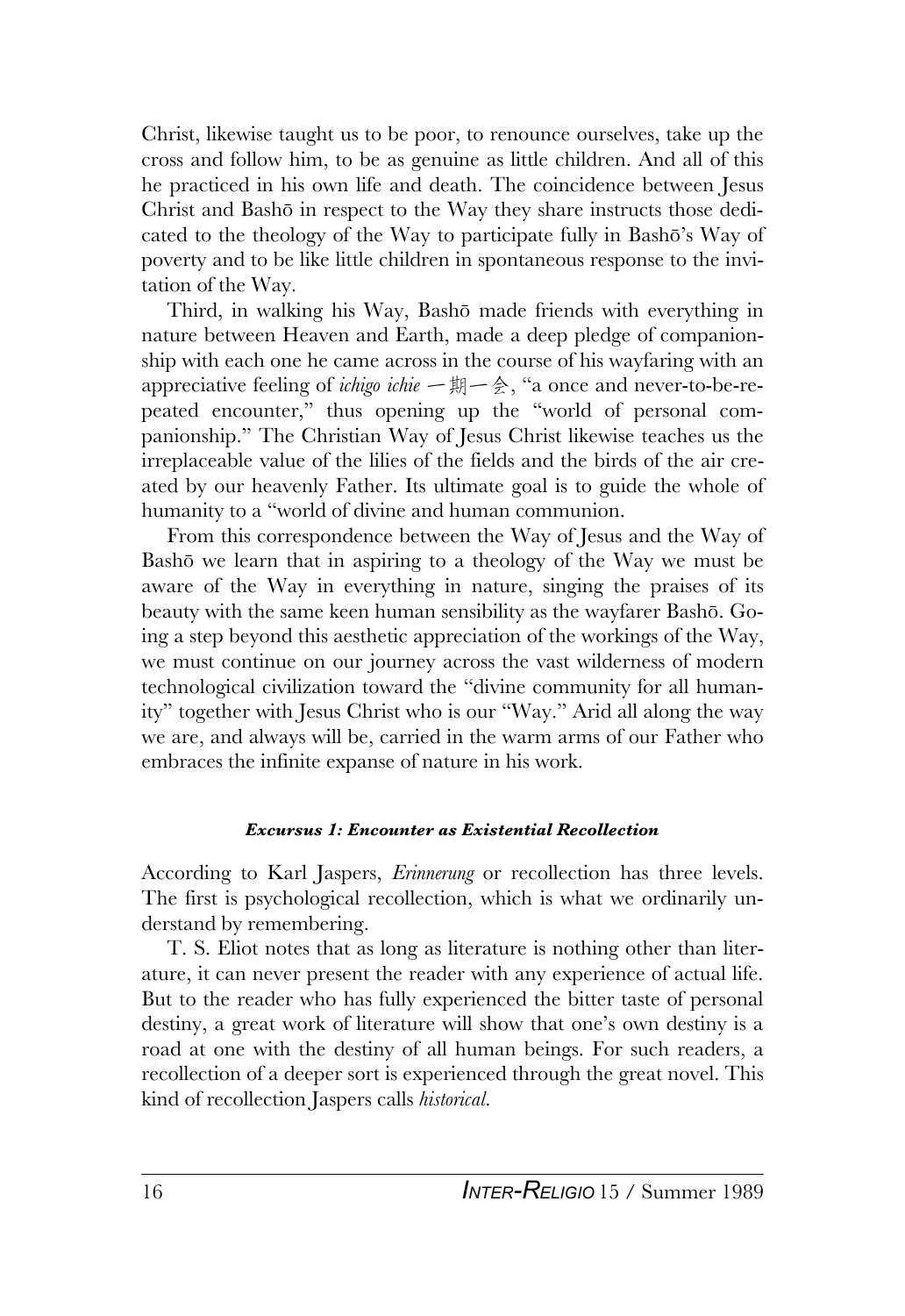Nikolai Berdyaev remarks that "we have to delve into historical destiny and infuse the depths of our being with it" in order to get at the mysterious significance of "what is historical." Clearly, this refers to the moving force penetrating world history and the beings in which the inner essence and destiny of the human are embodied. It is only then that the presence of the deepest historical destiny of a person's spirit is revealed. My historical destiny relates to all the ages of history, from primitive times to the present. "All these periods are ours in the depths of our minds" (*The Meaning of History*).

It is here that Jaspers's third level of recollection comes to the fore. At the second level, we awaken to our original way of living not only by coming to know that we live the same destiny as the great ancients but also by actively bearing the burden of our common destiny as a duty. We are called to be our "original self' and to live creatively toward the new future by sharing the destiny with great figures of the past. This final form of recollection Jaspers calls *existential*.

## *Excursus 2: Jesus Christ as the Way*

In the fourteenth chapter of the Gospel of John, Jesus reveals himself to his followers with the words, "I am the Way." It is a matter of debate among exegetes whether or not these words attributed to Jesus are actual *ipsissima verba*. I leave that matter to the specialists. For my part, I mean only to insist that Jesus did make the claim, with his whole person, that he is the Way that leads to the Father, and embodied this claim by striving throughout his life and preaching to lead all people to the Father – whatever his specific words may have been. The authors of the synoptic gospels are in agreement that Jesus was sent by God and that through his mission of preaching the "Kingdom of God." he was inviting all people to enter that Kingdom and follow his Way to the Father.

In order to understand "Jesus Christ as the Way" it is necessary to study the fundamental experience of the Israelites in the Exodus. Here I shall only mention the essentials.

We may begin by trying to read the third chapter of the *Book of Exodus* in an "embodied fashion," with our whole person, participating in the "working" of God.

"I must go and look at this strange sight," Moses said, "and see why the bush is not burnt."

When the Lord saw him coming over to look at the burning bush more closely, God called out to him from the bush, "Moses! Moses!"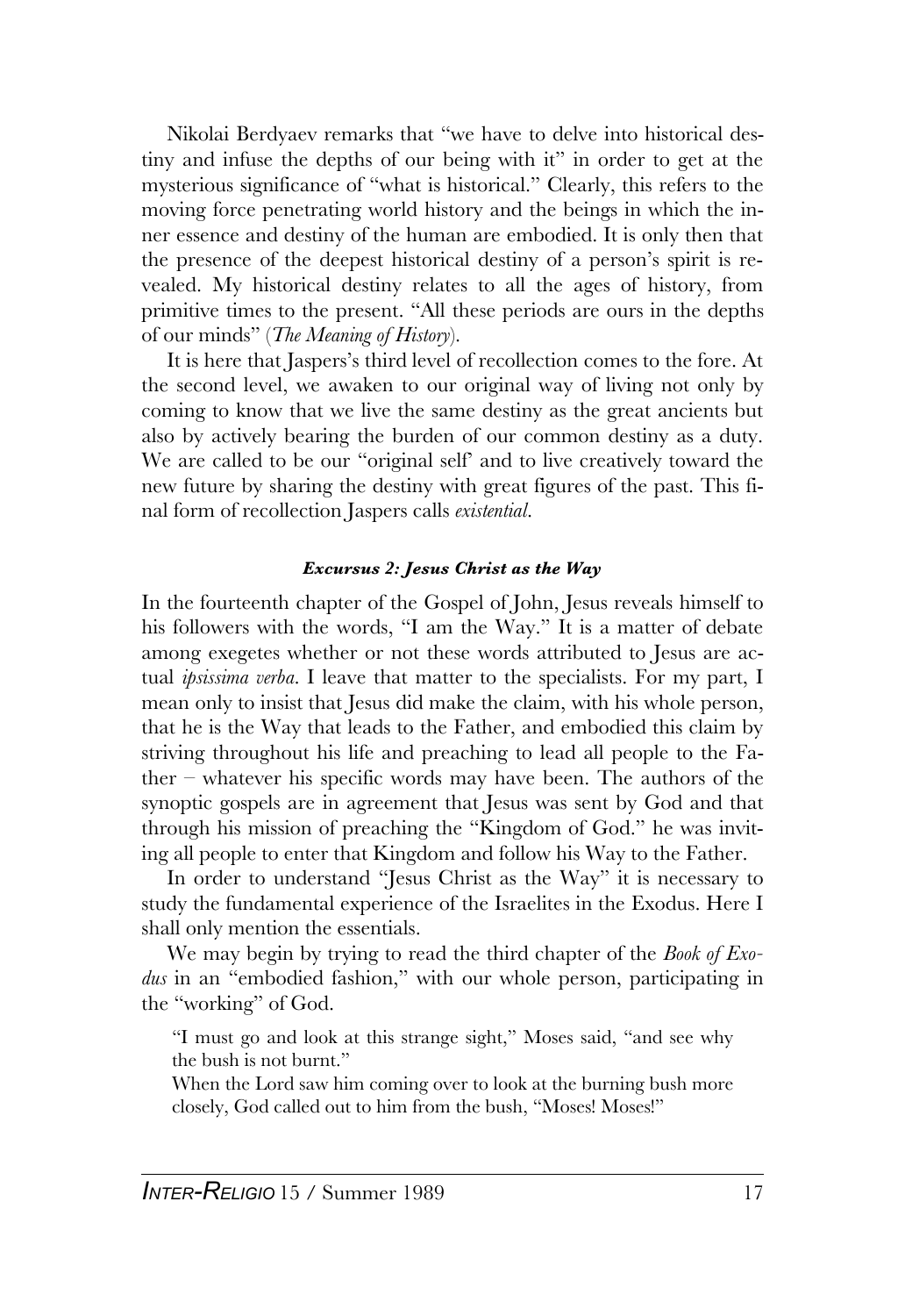He answered, "Here I am."

"Come no nearer!", God said. "Take off your shoes, for the place on which you stand is holy ground. I am the God of your father, the God of Abraham, the God of Isaac, and the God of Jacob."

Moses hid his face, for he was afraid to look at God. But the Lord said, "I have seen the miserable state of my people in Egypt. I have heard their appeal to be free of their slave-drivers. Yes, I am well aware of their sufferings. I mean to deliver them out of the hands of the Egyptians and bring them up out of that land to a land rich and broad, a land where milk and honey flow, the home of the Canaanites, the Hittites, the Amorites, the Perissites, the Hivites, and the Jebusites. And now the cry of the sons of Israel has come to me, and I have witnessed the way in which the Egyptians oppress them, so come, I send you to Pharaoh to bring the sons of Israel, my people, out of Egypt."

But Moses said to God, "Who am I that I should go to Pharaoh and bring the sons of Israel out of Egypt?"

God replied, "I shall be with you, and this is the sign by which you shall know that it is I who have sent you. . . After you have led the people out of Egypt, you are to offer worship to God on this mountain.

The most remarkable part about the above exchange is the "working" of God who himself "comes down" to "lead the sons of Israel" out of Egypt. Like the Israelites who directly experienced this "working" of God, Jesus' followers must have been immediately reminded of the great "working" of God at the time of the "Exodus" when they heard Jesus say to them at the Last Supper, "I am going now to prepare a place for you, and after I have gone and prepared you a place, I shall return to take you with me; so that where I am you may be too (John14:3).

As mentioned earlier, the Lord Yahweh traveled with the Israelites all the way from Egypt in signs like the pillars of cloud and of fire, accompanying them as an inner moving force throughout their long and trying journey.

According to John's gospel, "The Word (*logos*) was made flesh (*sarx*); he lives among us (*skenõein*)" (John 1:14). The *Word* is Yahweh's self-revealing "working" as such, that is to say, the words and phrases spoken by our Father God to a humanity lost in sin. The flesh is the whole person, the complete, weak human being dependent on Yahweh, subject to diseases and doomed to die. Like us, Jesus was born into a weak and vulnerable body, a "meta-co-sentient being," highly sensitive and aware of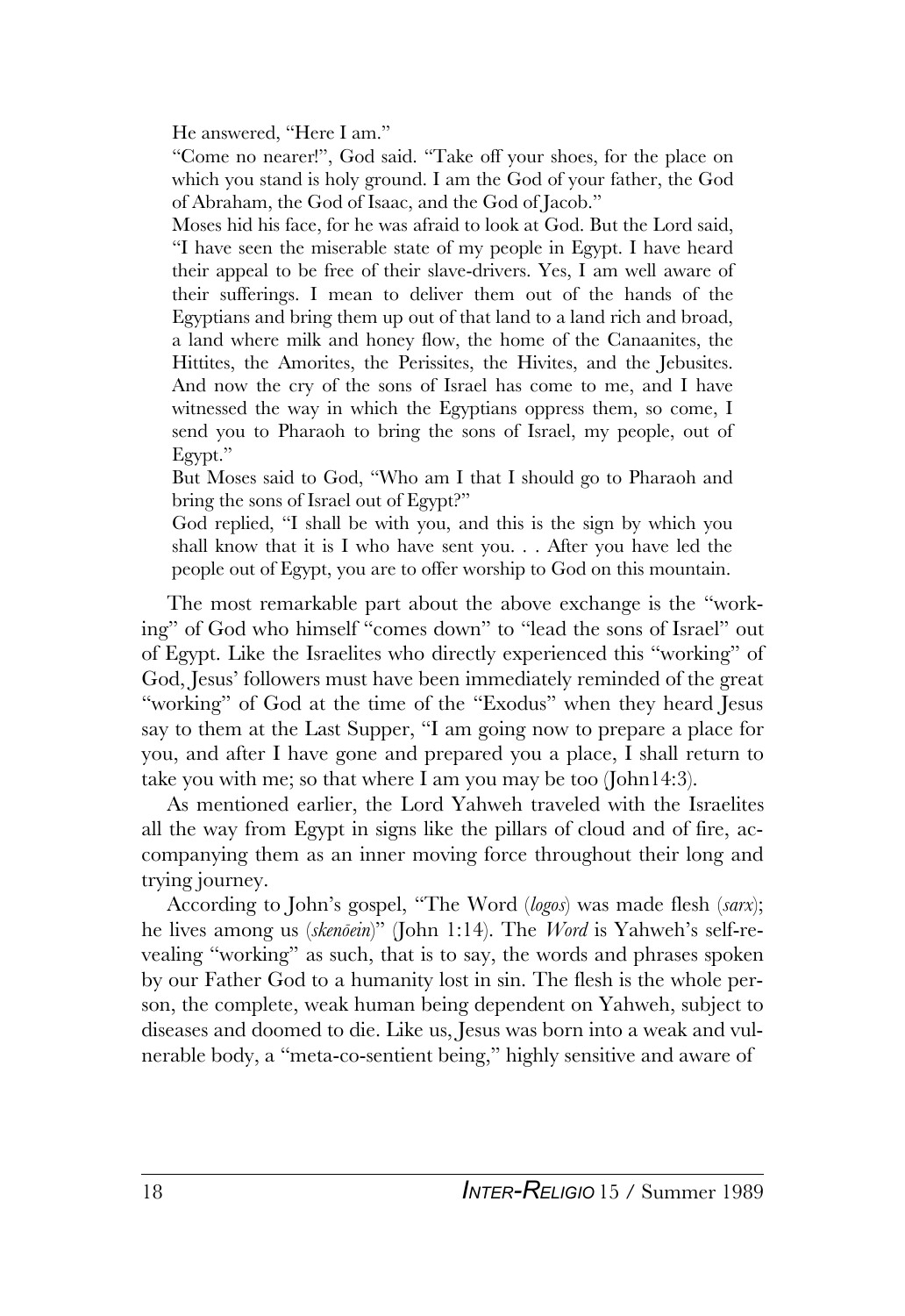the slightest movement of the weakest and most vulnerable "body" of us. *Meta-co-sentient* being refers here to the almighty power capable of sympathizing with our weakness and sins, breaking through our stony, "sluggish minds," endowing us with the ability to perceive things from the standpoint of God and others. The term *lived among us* means "to pitch up a tabernacle and lodge there." It does not mean taking up permanent residence, but to abide for a while during the course of a journey. The term recalls the event of the Exodus.

The God of the Hebrew bible is merciful, a God of "love in co-existence" with the human community. We see this illustrated in Yahweh's travels with the sons of Israel to the Promised Land, his lodging with them in their tabernacles, in his protection and guidance during their journey. In the New Testament as well, Yahweh abides with us in the flesh, travels with us, and guides us toward the "Kingdom of God."

In terms of what Ezekiel calls "mind of stone, mind of flesh," it all comes down to this: our "body," in which body and mind are one, became corrupted into a "mind of stone," no longer able to see things "from the standpoint of' God and others. But now God is incarnated as a meta-co-sentient being who abides with us and within us, smashing our "mind of stone" and giving us a "mind of flesh," enabling us to feel and think "from the standpoint" of others, and guiding us to the "Kingdom of God."

To the extent that Western theology has understood the term *Kingdom of God* in purely rational terms, the infinitely far-reaching "working" of *sarx* that embraces our whole existence has been overlooked. It seems to me that the original "message in flesh" of Jesus Christ has been turned as hard as stone.

According to the gospel of John, "Jesus knew that the hour had come for him to pass from this world to the Father. He had always loved those who were his in the world, but now he showed how perfect his love was" (13:1). Then Jesus washed his disciples' feet and shared bread and wine with them, saying, "This is my body which will be given for you; do this as a memorial of me" (Luke 22:19). Thus he gave his own body, to be crucified and resurrected, as "bread in provision for the journey" of Christians to the end of the world. Jesus also left the new commandment of love (John 13:34), and told his disciples:

There are many rooms in my Father's house; if there were not, I should have told you.

I am going now to prepare a place for you, and after I have gone and prepared you a place,